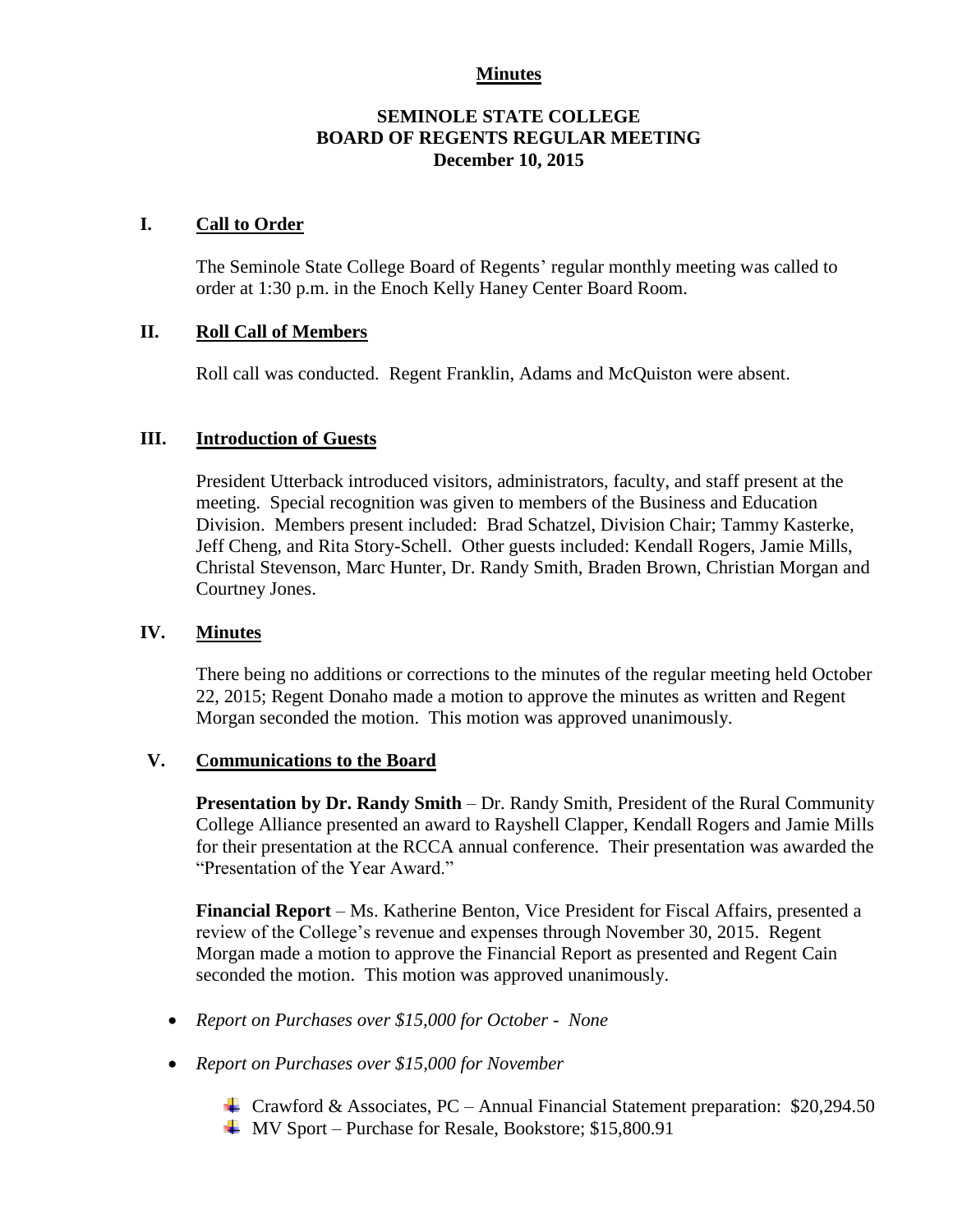**Minutes** SSC Board of Regents Regular Meeting December 10, 2015 Page 2

### **VI. Hearing of Delegations**

None

## **VII. President's Report**

President Utterback discussed items under the President's Report and the Business portion of the agenda by utilizing a PowerPoint presentation. (See enclosed copy of the PowerPoint presentation)

*2016 Board of Regents Meeting Dates* – President Utterback presented the Regents with a list of proposed Board meeting dates for 2016.

*Regent Donaho Induction* – President Utterback informed the Board that Regent Marci Donaho was recently inducted into the Seminole Hall of Fame and was elected to be a Seminole Public Schools Board member.

*Personnel Update* – President Utterback informed the Board about several personnel changes. Melanie Rinehart was hired as the Director of Financial Aid and Paige Hannabass was hired as the Upward Bound Math and Science Coordinator.

*Campus Activities*– President Utterback told the Board members about several recent and upcoming campus activities. These were:

- The President's Leadership Class volunteered at the Regional Food Bank of Oklahoma.
- SSC Students held a Trick or Treat Trail at the Seminole State College ponds for area children.
- The SSC Belles basketball team filled Halloween bags for the Great Pumpkin Event at the Children's Museum.
- The SSC PLC Class held a "Kindness Campaign" on campus.
- SSC pre-engineering students toured Enviro Systems.
- The SSC volleyball team traveled to Regional/District playoff in Arizona.
- The Oklahoma State Regents for Higher Education honored Oklahoma Representative Justin Wood.
- SSC and the Oklahoma State Regents for Higher Education honored Oklahoma Senator Jason Smalley.
- Over 200 SSC students participated in CAAP testing.
- SSC Students honored Veterans on Veteran's Day.
- SSC Students participated in a College Completion event held by Phi Theta Kappa.
- A scuba class was held in the SSC pool.
- The Leadership Development Class held a food drive.
- NASNTI and NASA held Native November events.
- The PLC toured Tinker Air Force Base.
- Students Volunteered and performed at the City of Seminole light display.
- Two SSC clubs participated in the City of Seminole annual Christmas Parade.
- The SSC Permanent Issue Band held a Winter Concert.